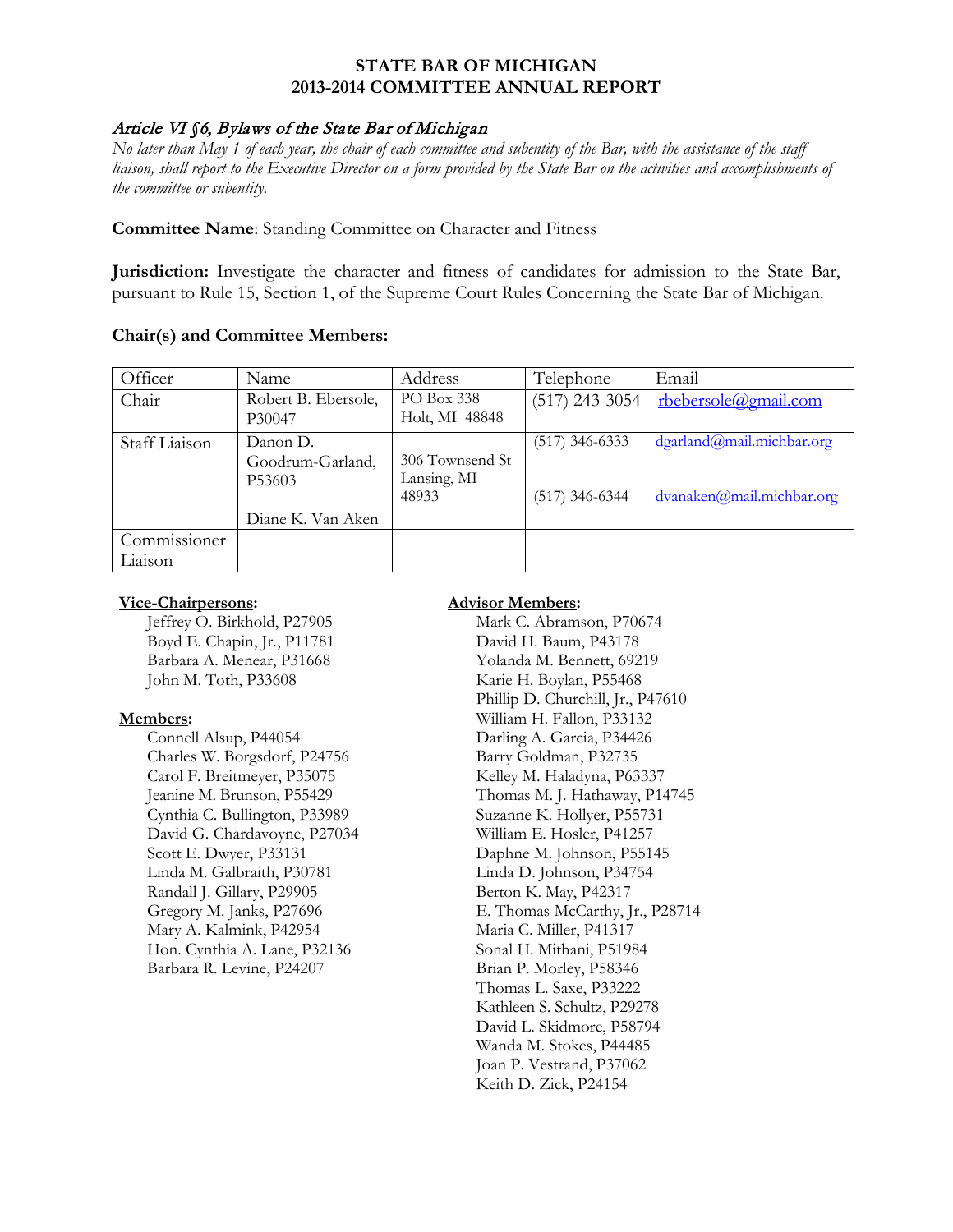## **STATE BAR OF MICHIGAN 2013-2014 COMMITTEE ANNUAL REPORT**

**2013-14 Meeting Schedule:** Hearings are scheduled as mutually convenient between the Presiding Committee Member, State Bar Counsel, and Applicant/Applicant's Counsel. Business meetings are conducted on an as-needed basis

### **Resources Provided by the State Bar of Michigan in Support of Committee Work:**

Six full-time staff members of the Character and Fitness department process and investigate all applications, favorably recommend applicants whose files did not reveal information considered significantly adverse, designate and prepare files to be referred to district committees, and assist assigned State Bar Counsel and the Standing Committee in conducting *de novo* hearings. The Director of Professional Standards and the Professional Standards Investigative Counsel also assist the Committee with legal and ethical matters. Meeting space at the Michael Franck Building is provided, as are court reporting services for all hearings, and all materials and meals for hearings, meetings, and training sessions. Committee members and staff also attend hearings before the Board of Law Examiners, and staff prepares and distributes the hearing materials for those hearings.

### **Committee Activities:**

The primary work of the Standing Committee on Character and Fitness is to review recommendations submitted by the District Committees, and conduct confidential applicant hearings and make recommendations to the Board of Law Examiners. One business-type meeting is held during the year to address policy issues and train new members, if determined necessary by the Chairperson. Approximately 1600 applicants take the bar examination annually and each first time applicant must complete an Affidavit of Personal History and submit all required background information. Additionally, applicants must be recertified if the original application is over three years old and the applicant has not been successful on the bar examination, which involves submitting to another complete investigation. After the staff investigation is completed, an applicant is recommended favorably to the State Board of Law Examiners without referral to the Committee when investigation of past conduct discloses no significant adverse factual information. In all other instances, applicants are referred to a District Committee for a personal interview. Approximately 160 members of the Bar volunteer to serve on the nine District Committees. The District Committees issue a written report and recommendation on each applicant interviewed to the Standing Committee. Upon receiving a District Committee recommendation, the Standing Committee may: endorse the recommendation, take the recommendation under advisement pending additional information, remand the recommendation to the District Committee with instructions for further proceedings, or reject the recommendation and conduct a hearing *de novo*. All recommendations are ultimately transmitted to the Board of Law Examiners for final action.

The District Character and Fitness Committees conducted interviews for 36 applicants for the July 2013, exam cycle. To date, 18 files have been referred for District Committee interviews for the February 2014 exam cycle, and of those, 11 interviews have either been scheduled or completed. It is expected that up to 30 additional files may be referred for the February 2014 exam cycle, based on the information received to date. New member training for District Committee members was scheduled for March 12, 2014 by members of the Standing Committee and State Bar Staff, but was unfortunately canceled due to inclement weather. Written materials were provided to all new members in lieu of training.